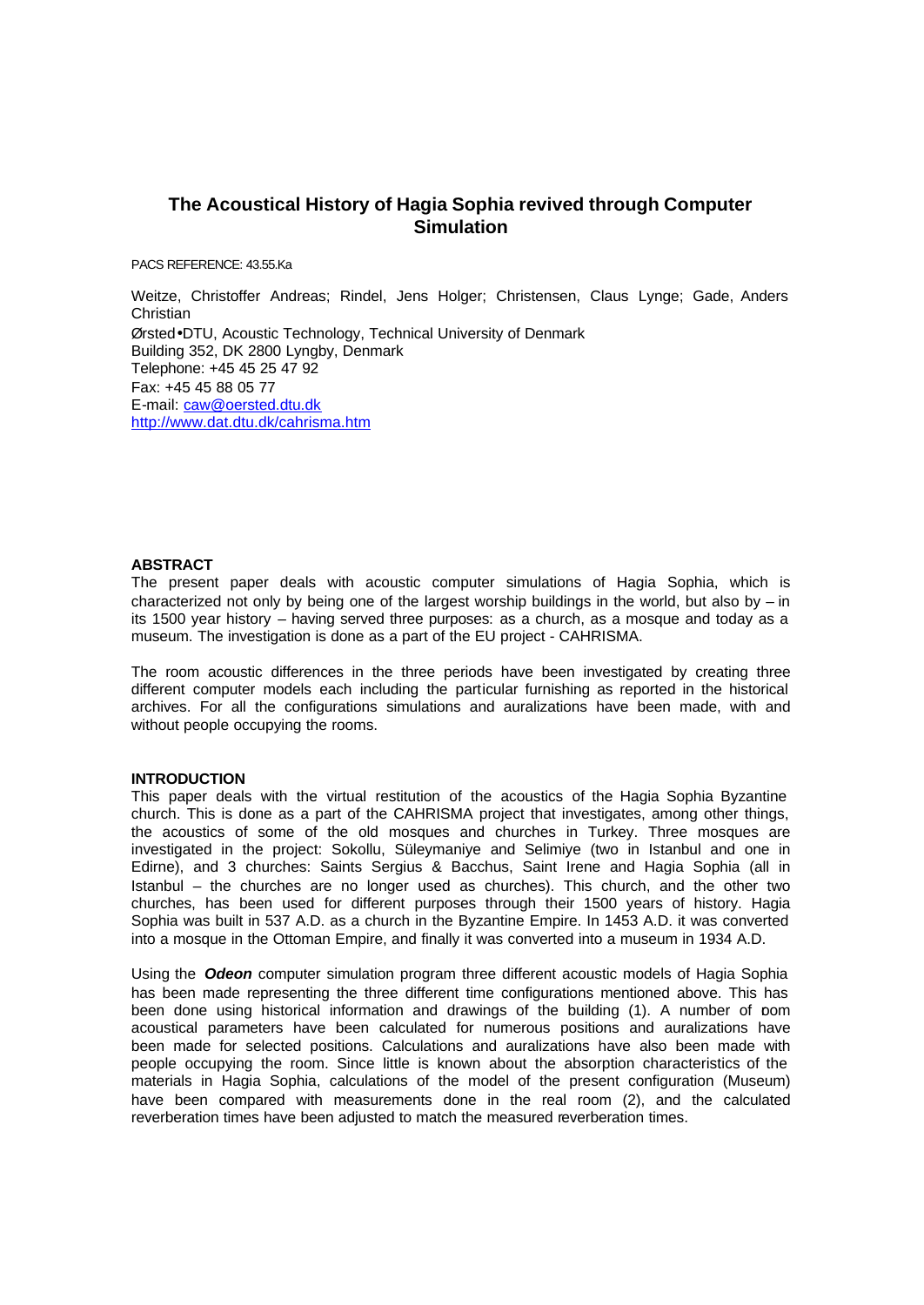## **DESCRIPTION OF THE DIFFERENT TIME CONFIGURATION MODELS**

In the following, the three different time configurations of the model of Hagia Sophia are described. Below are seen pictures of the different *Odeon* models. The colours of the materials represent their different absorption characteristics. A material with a red colour absorbs mainly in the high frequency range. A blue colour absorbs mainly at low frequencies. A dark colour has a high absorption value, and a bright colour has a low absorption value. A grey colour absorbs equally in the frequency range.



Artifacts

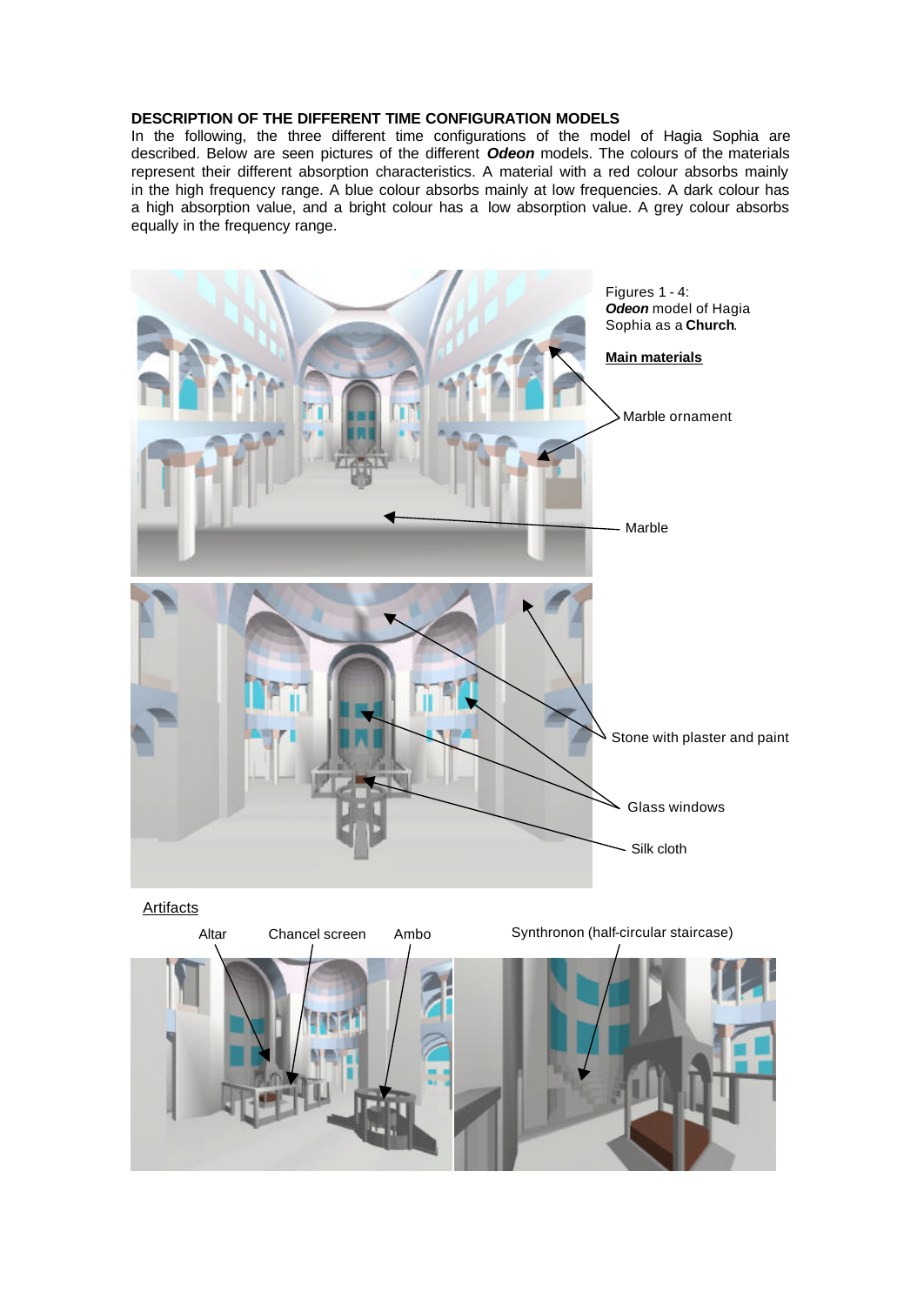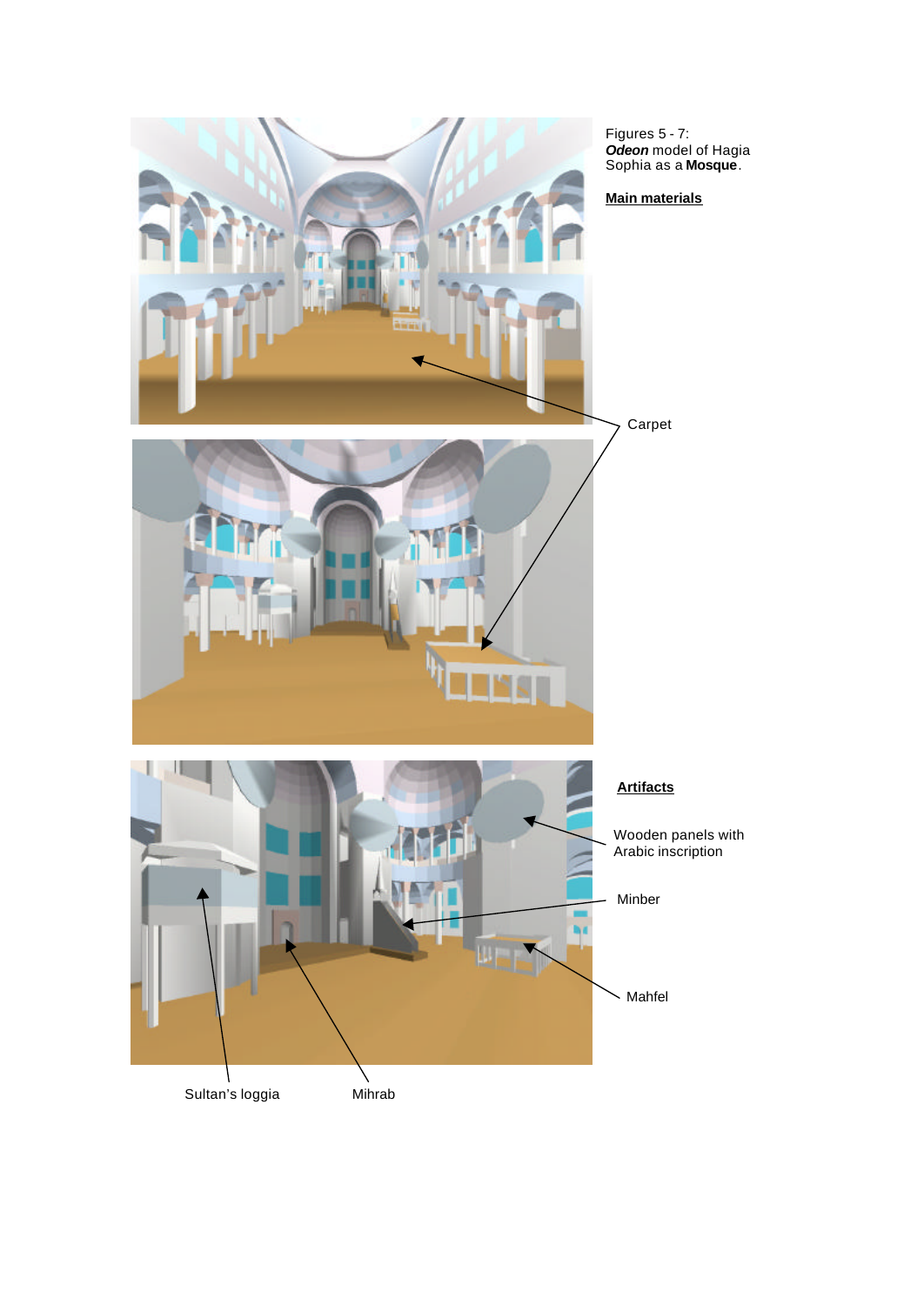

#### Figures 8 - 10: *Odeon* model of Hagia Sophia as a **Museum**.

The Museum configuration looks very similar to the mosque configuration. As far as historical archives tell, only the lack of carpet shows the difference.



A view from the first floor balcony.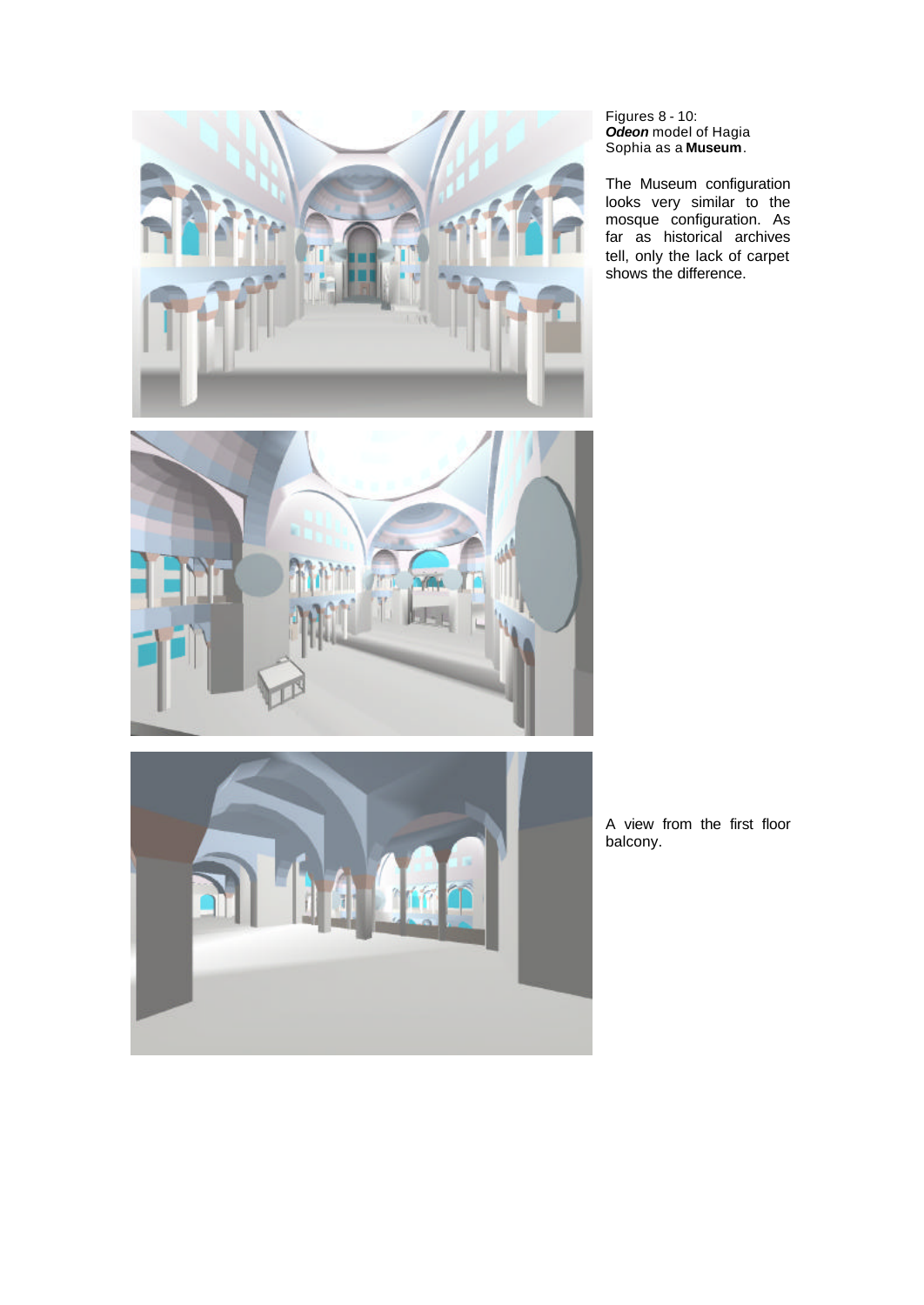As seen from the pictures above (figures  $1 - 10$ ), the main differences between the three configurations are the artifacts and the materials. The main acoustic difference lies in the floor, where the mosque is covered with carpets, and the church and museum has a marble floor.

# **CALCULATION RESULTS AND DATA**

Data and selected calculation results for the three different configurations of Hagia Sophia are shown below.

| Volume [m <sup>o</sup> ]<br>(Estimation from the Odeon<br>model) | No. of surfaces in the<br>model (average for the<br>three configurations) | No. of sources | No. of receivers |
|------------------------------------------------------------------|---------------------------------------------------------------------------|----------------|------------------|
| 255.800                                                          | 5.937                                                                     |                | 12               |

Table 1: Selected data for Hagia Sophia



Figure 11: Calculated reverberation time  $(T_{30})$  as a function of 1/1 octave frequency band for Hagia Sophia averaged over all positions. Also seen are frequency averaged values from 125-4000 Hz and from 63-8000 Hz.



Figure 12: Calculated C<sub>60</sub> (freq. Averaged from 125 – 4000 Hz) as a function of source-receiver (SR) distance for Hagia Sophia.